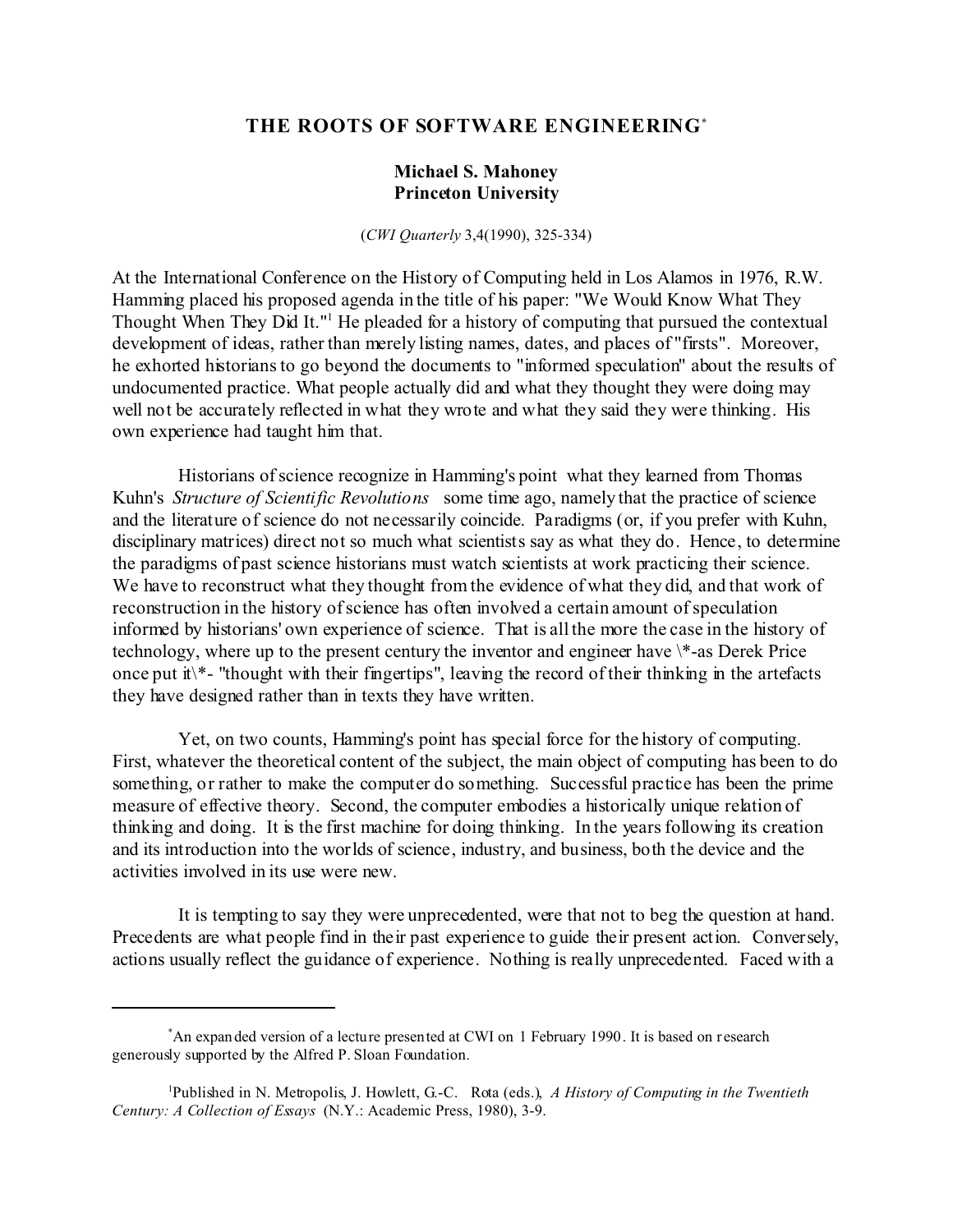new situation, people liken it to familiar ones and shape their response on the basis of the perceived similarities. In the case of the computer, what was new was the reliable electronic circuitry that made its underlying theoretical structure realizable in practice. At heart, it was a Turing Machine that operated within the constraints of real time and space. That much was unprecedented. Beyond that, precedent shaped the computer. The Turing Machine was an open schema for a potentially infinite range of particular applications. How the computer was going to be used depended on the experience and expectations of the people who were going to use it or were going to design it for others to use.

 As part of a history of the development of the computer industry from 1950 to 1970 focusing on the origins of the "software crisis", I am currently trying to determine what people had in mind when they first began to talk about "software engineering". Although one writer has suggested that the term originated in  $1965$ ,<sup>2</sup> it first came into common currency in 1967 when the Study Group on Computer Science of the NATO Science Committee called for an international conference on the subject. As Brian Randell and Peter Naur point out in the introduction to their edition of the proceedings, "The phrase 'software engineering' was deliberately chosen as being provocative, in implying the need for software manufacture to be [based] on the types of theoretical foundations and practical disciplines[,] that are traditional in the established branches of engineering."<sup>3</sup>

 It is not entirely clear just what the Study Group meant to provoke, since that statement opens several areas of potential disagreement. Just what are the "types of theoretical foundations and practical disciplines that are traditional in the established branches of engineering"? What would their counterparts look like for software engineering? What role does engineering play in manufacture? Could one assign such a role to software engineering? Can software be manufactured? Clearly, the Study Group thought the answer to the last question was yes, but it offered no definitive answers to the others, and the proceedings of the conference, along with the literature since, reveal a range of interpretations among the practitioners who were to become software engineers.

 Their differences extended beyond the realm of software to the nature of engineering itself. What some viewed as applied science, others took to be a body of techniques of design, while still others thought in terms of organization and management. Each point of view encompassed its own models and touchstones, in most cases implicitly and perhaps even unconsciously. Small wonder that conferences and symposia on software engineering through the

<sup>2</sup>Brian Randell ("Software Engineering in 1968", *Prof. 4th Intern. Conf. on Software Engineering* [Munich, 1979], 1) ascribes it to J.P. Eckert at the Fall Joint Computer Conference in 1965, but the transcript of the one panel discussion in which Eckert participated shows no evidence of the term "software engineering". D.T. Ross claims the term was used in courses he was teaching at MIT in the late '50s; cf. "Interview: Douglas Ross Talks About Structured Analysis", *Computer* (July 1985), 80-88.

<sup>3</sup>Peter Naur, Brian Randell, J.N. Buxton (eds.), *Software Engineering: Concepts and Techniques* (NY: Petrocelli/Charter, 1976; hereafter *NRB*).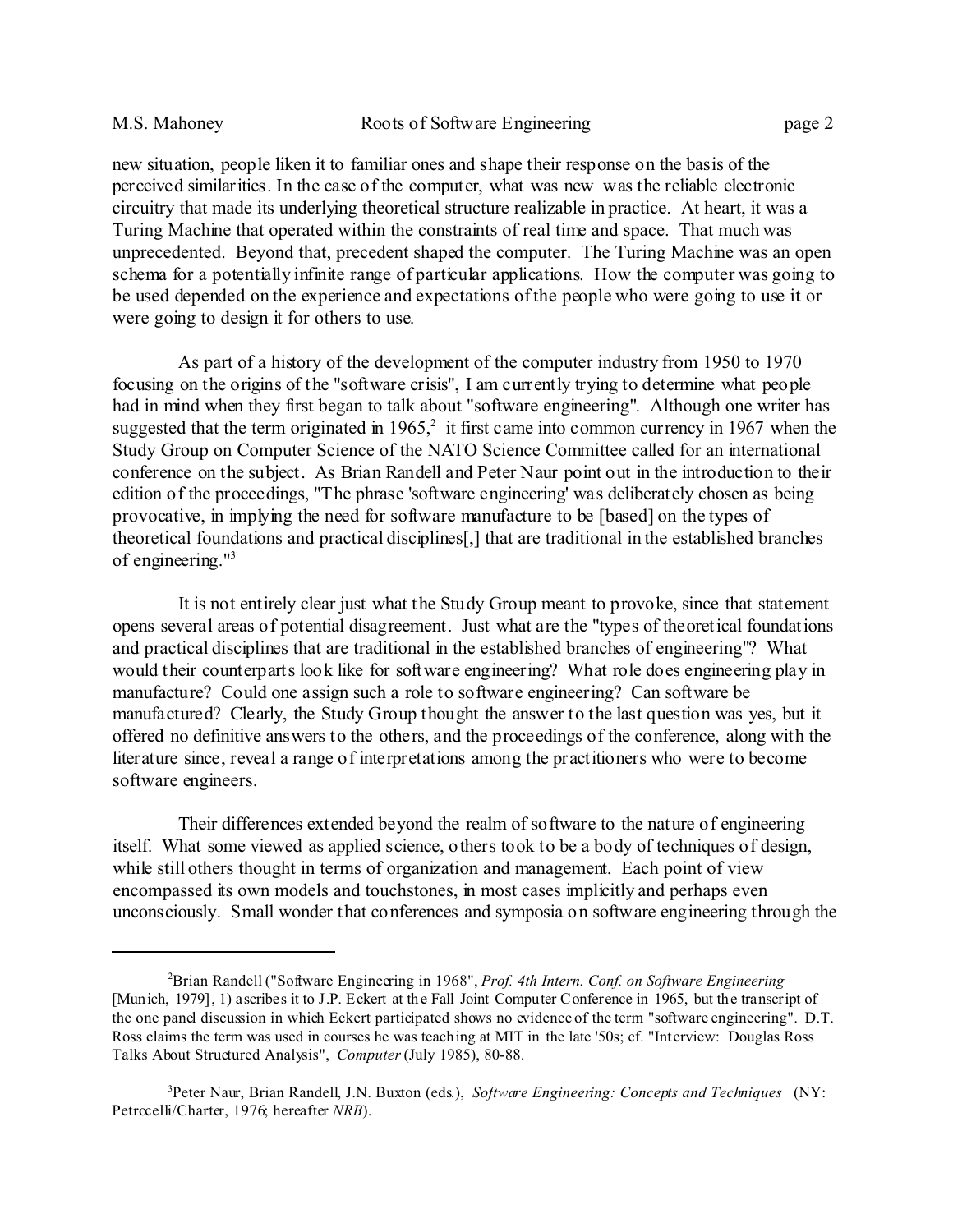'70s and into the '80s regularly began with keynotes addressed to defining the subject and to answering the question, Are we there yet? It depended on where one thought "there" was.

 If one could not define "software engineering" at the time, neither could one point to its practice. It was not coined to characterize an ongoing activity but rather to express a desire for one. By 1967, when the computer industry was less than twenty years old, people felt the need for software engineering, even if they were not sure what it was. A brief look at the origins of computing may help to explain such apparently strange behavior.

 The electronic digital stored-program computer marks the convergence of two essentially independent lines of development tracing back to the early nineteenth-century, namely the design of mechanical calculators capable of automatic operation and the development of mathematical logic. In outline, at least, those stories are reasonably well known and need no repetition here.<sup>4</sup> Viewing them as convergent rather than coincident emphasizes that the computer emerged as the joint product of electrical engineering and theoretical mathematics and was shared by those two groups of practitioners, whose expertise intersected in the machine and overlapped on the instruction set. Both groups apparently looked upon programming as incidental to their respective concerns. Working with the model of the Turing machine, mathematical logicians concerned themselves with questions of computability considered independently of any particular device, while electrical engineers concentrated on the synthesis and optimization of switching circuits for specific inputs and outputs.<sup>5</sup> Numerical analysts embraced the machine as part of their subject and hence took programming it as part of their task.<sup>6</sup> B.V. Bowden of Ferranti, Ltd., editor of *Faster than Thought*, was unusual in even raising the question. As the number of computers in use in England in 1953 reached 150, he pointed to the growing difficulties and inefficiencies of programming and wondered where the programmers would come from.

We have yet to analyse, for we have almost ignored them, the restrictions on machine performance which are due to the difficulties experienced by the operators who have to prepare programmes for them. It is significant that many machines have spent half their working lives in checking programmes and finding mistakes in them and only perhaps a third of the time in straightforward computation. One can deduce from this the startling conclusion that had the machines been a thousand times as fast as they are, their total output would not have been increased by more than about fifty per cent; in the last analysis the correction of programming errors

<sup>4</sup>See, for example, Michael R. Williams, *A History of Computing Technology* (Englewood Cliffs, NJ: Prentice-Hall, 1986).

 $<sup>5</sup>M.S.$  Mahoney, "Computers and mathematics: The search for a discipline of computer science", to</sup> appear in the proceedings of the International Symposium on Structures in Mathematical Theories, San Sebastian-Donostia, Spain, September 1990.

<sup>6</sup> In a real sense, numerical analysis came into being with the computer. The term itself is of postwar coinage.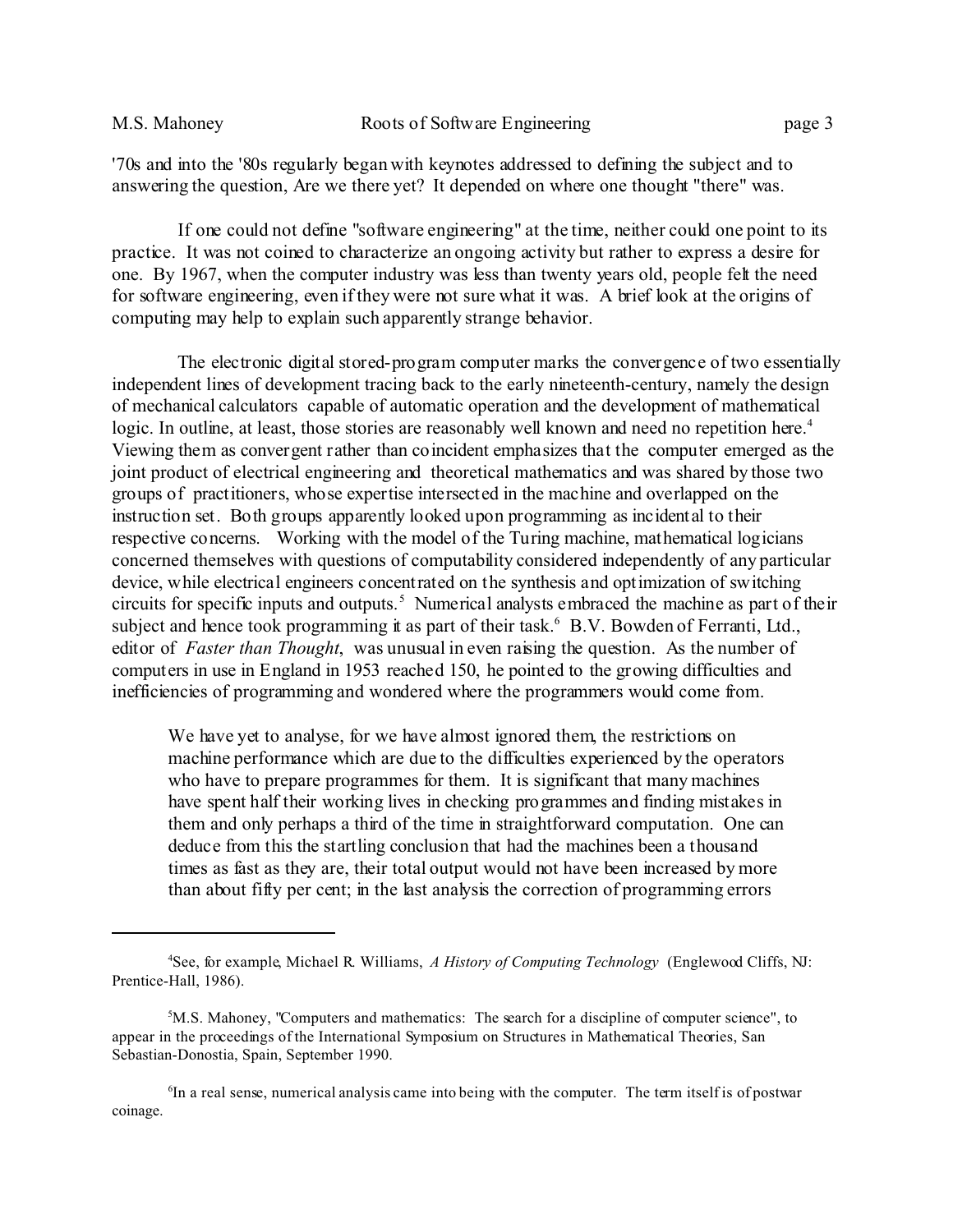depends almost entirely on the skill and speed of a mathematician, and there is no doubt that it is a very difficult and laborious operation to get a long programme right.<sup>7</sup>

 As long as the computer remained essentially a scientific instrument, Bowden's concern found little echo; programming remained relatively unproblematic.

But the computer went commercial in the early '50s. Why and how is another story.<sup>8</sup> With commercialization came rapid strides in hardware -- faster processors, larger memories, more efficient peripherals-- together with equally rapid expansion of the imaginations of marketing departments. To sell the computer, they spoke not only of high-speed accounting, but of computer-based management. Again, at first few if any seemed concerned about who would write the programs needed to make it useful. IBM, for example, did not recognize "programmer" as a job category nor create a career track for it until the late 1950s.

 Companies soon learned that they had reduced the size of their accounting departments only to create ever-growing data processing divisions, or to retain computer service organizations which themselves needed ever more programmers. The process got underway in the late '50s, and by 1968 some 500 companies were producing software. They and businesses dependent on them were employing some 100,000 programmers and advertising the need for 50,000 more. By 1970, the figure stood around 175,000. In this process, programs became "software" in two senses. First, a body of programs took shape (assemblers, monitors, compilers, operating systems, etc.) that transformed the raw machine into a tool for producing useful applications, such as data processing. Second, programs became the objects of production by people who were not scientists, mathematicians, or electrical engineers.

 The increasing size of software projects introduced two new elements into programming: separation of design from implementation and management of programmers. The first raised the need for techniques for designing programs \\*-often quite large programs\\*- without writing them and for communicating designs to the programmers; the second, the need for means of measuring and controlling the quality of programmers' work.<sup>9</sup> For all the successes of the '60s, practitioners and managers generally agreed that those needs were not being met. Everyone had his favorite

<sup>9</sup>Programming languages were originally aimed at extending access to the computer beyond the professional programmer, who through most of the '60s worked in assembler or machine language. Only in the later '60s, in the course of the developing "crisis" did programming languages take on the role of disciplining progr ammers, and during most of the '70s unsuccessfully so.

<sup>7</sup>B.V. Bowden (ed.) *Faster That Thought: A Symposium on Digital Computing Machines* (New York, 1953), 96-97.

<sup>8</sup>See in particular Bashe, Charles J. *et al., IBM's Early Computers* (Cambridge, MA: MIT Press, 1986) and Kenneth Flamm, *Creating the Computer* (Washington, DC: Brookings Institution, 1988), for American developments and John Hendry, *Innovating for Failure. Government Policy and the Early British Computer Industry* (Cambridge, MA: MIT Press, 1989) for contrasting efforts in Britain.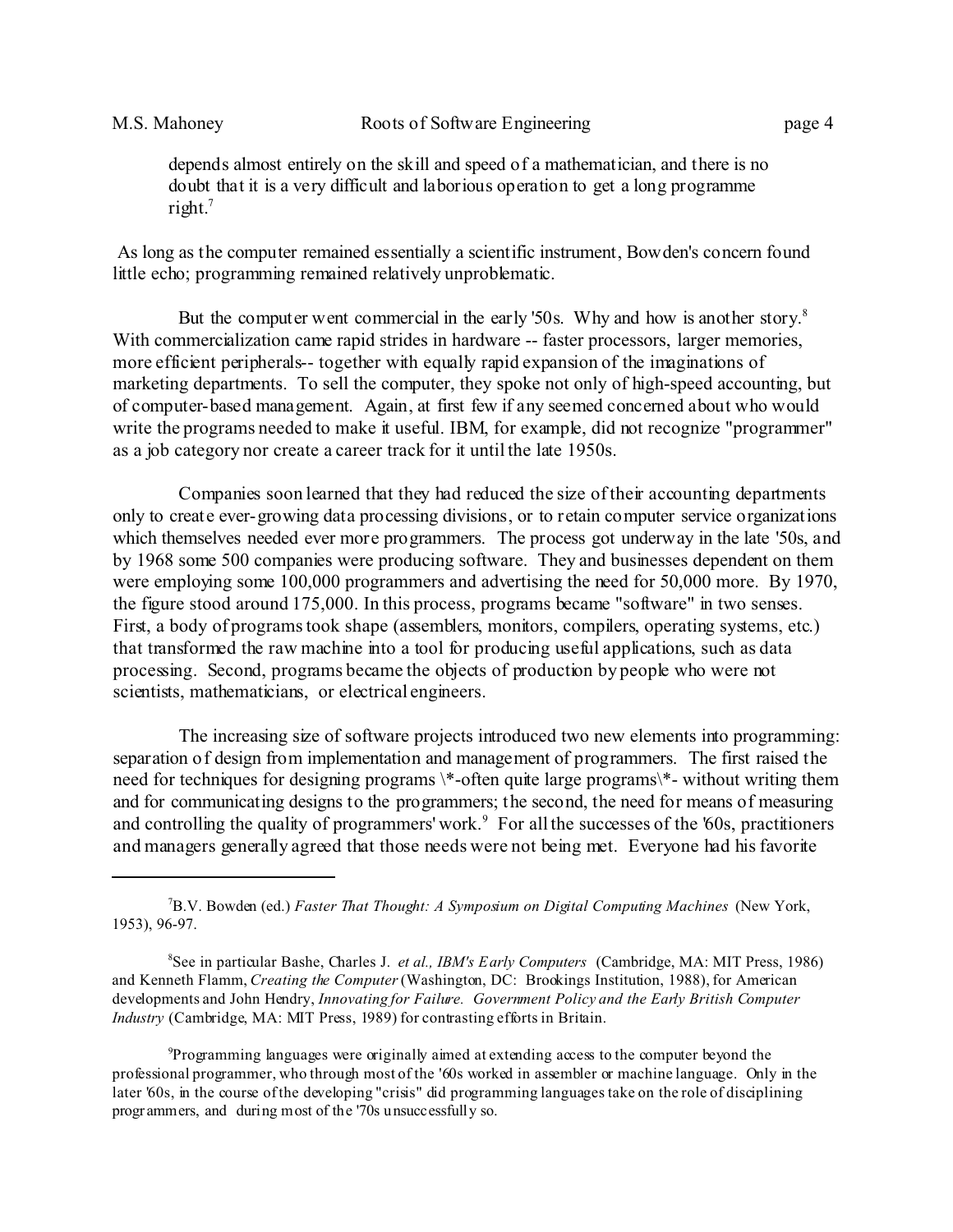horror story. Frederick Brooks published his later as *The Mythical Man-Month* (1975), while C.A.R. Hoare saved his for his Turing Award Lecture, "The Emperor's Old Clothes" in 1980.<sup>10</sup> Underlying the anecdotes was a consensus that, as F.L. Bauer put it in his report on "Software" Engineering" at IFIP 71,

What have been the complaints? Typically, they were:

Existing software production is done by amateurs (regardless whether at universities, software houses or manufacturers),

Existing software development is done by tinkering (at the universities) or by the human wave ("million monkey") approach at the manufacturer's, Existing software is unreliable and needs permanent "maintenance", the word maintenance being misused to denote fallacies which are expected from the very beginning by the producer,

Existing software is messy, lacks transparency, prevents improvement or building on (or at least requires too high a price to be paid for this).

Last, but not least, the common complaint is:

Existing software comes too late and at higher costs than expected, and does not fulfill the promises made for it.

Certainly, more points could be added to this list.<sup>11</sup>

 As an abstract of his paper, Bauer half-jokingly observed that "'Software engineering' seems to be well understood today, if not the subject, then at least the term. As a working definition, it is the part of computer science that is too difficult for the computer scientists." Among the things he seems to have had in mind are precisely the organizational and managerial tasks that one generally associates with engineering rather than science, for he also defined software engineering in all seriousness as "the establishment and use of sound engineering principles to obtain economically software that is reliable and works efficiently on real machines" and proposed to proceed for the moment on the model of industrial engineering. Quite apart from lacking an adequate theory of programming, as forcefully brought out by John McCarthy and others in the early 1960s, computer science (whatever *it* was in the '60s) encompassed nothing akin to project management. Nor did it include the empirical study of programmers and programming projects to determine the laws by which they behaved.

 Traditionally, these had been the concern of engineers, rather than of scientists. That was especially true of American engineers, whose training since the turn of the century had included preparation for managerial responsibilities and who since the turn of the century had

<sup>10</sup>*CACM* 24,2(1981), 75-83; repr. in *BYTE* 6,10(1981), 414- 425.

<sup>11</sup>*Information Processing 71* (Amsterdam: North-Holland Publishing Co, 1972), I, 530-538; at 530.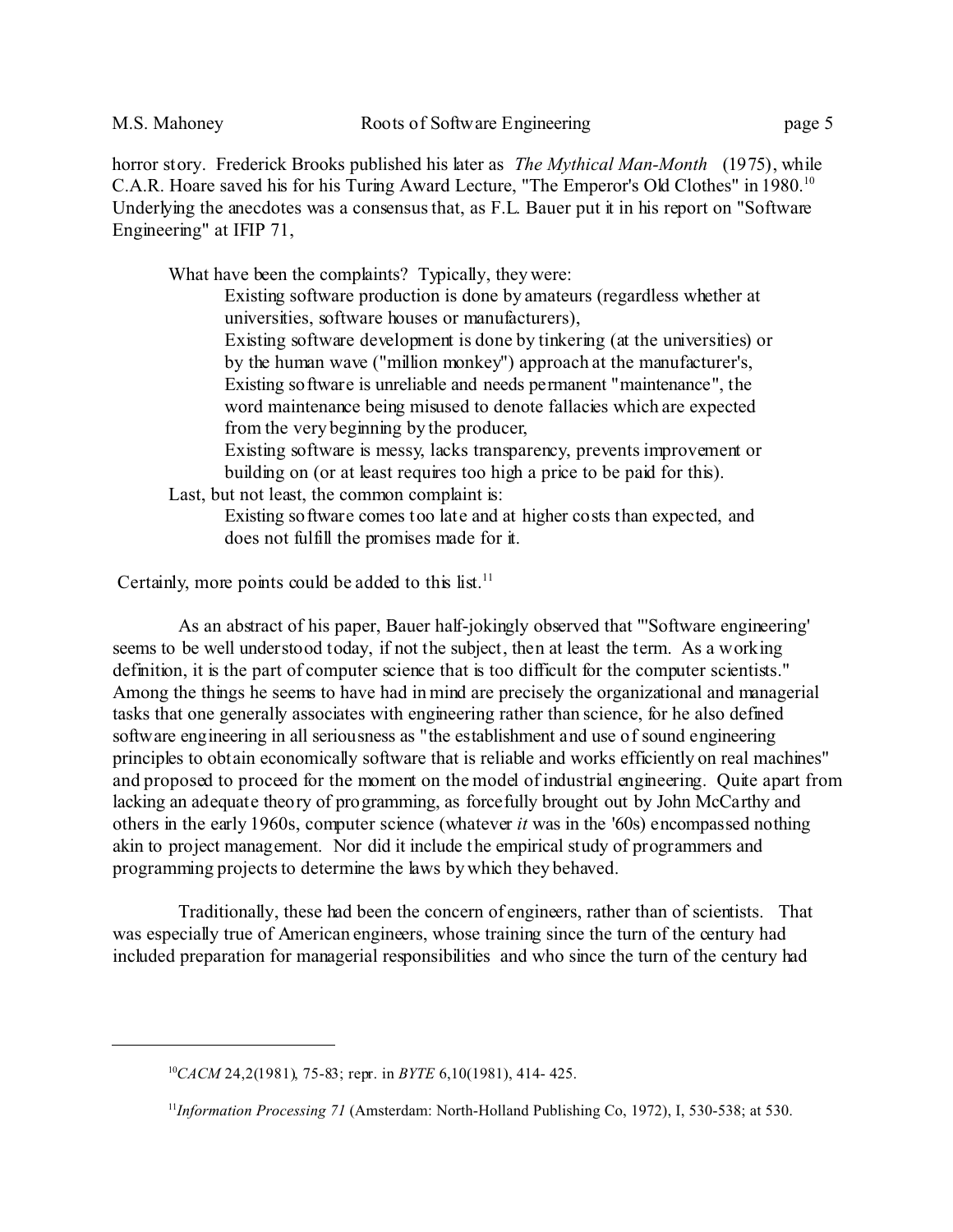been laying claim to superior insight into the organization of efficient production.<sup>12</sup> As Edwin T. Layton showed in *The Revolt of the Engineers*, the claim stemmed from the specific heritage of mechanical engineering and the advances in machine-based industry associated with mass production and the assembly line. One hears beneath much American thinking about software engineering the images and language of the machine shop.

 For example, when M.D. McIlroy urged upon fellow participants at Garmisch that they strive toward "Mass-produced software", he was drawing on a repertory of models both for engineering and for management. Seeing software sitting somewhere on the other side of the Industrial Revolution, he proposed to vault it into the modern era.

We undoubtedly produce software by backward techniques. We undoubtedly get the short end of the stick in confrontations with hardware people because they are the industrialists and we are the crofters. Software production today appears in the scale of industrialization somewhere below the more backward construction industries. I think its proper place is considerably higher, and would like to investigate the prospects for mass-production techniques in software.

He left no doubt of whose lead to follow. He continued, .

In the phrase 'mass production techniques', my emphasis is on 'techniques' and not on mass production plain. Of course mass production, in the sense of limitless replication of prototype, is trivial for software. But certain ideas from industrial technique I claim are relevant. The idea of subassemblies carries over directly and is well exploited. The idea of interchangeable parts corresponds roughly to our term 'modularity', and is fitfully respected. The idea of machine tools has an analogue in assembly programs and compilers. Yet this fragile analogy is belied when we seek for analogues of other tangible symbols of mass production. There do not exist manufacturers of standard parts, much less catalogues of standard parts. One may not order parts to individual specifications or size, ruggedness, speed, capacity, precision or character set.

 As recent studies of the American machine-tool industry during the 19th and early 20th century have shown, McIlroy could hardly have chosen a more potent model. Between roughly 1820 and 1880, developments in machine-tool technology had increased routine shop precision from .01" to .0001". More importantly, in a process characterized by the economist Nathan Rosenberg as "convergence", machine-tool manufacturers learned how to translate new techniques developed for specific customers into generic tools of their own. So, for example, the need to machine percussion locks led to the development of the vertical turret lathe, which in turn lent itself to the production of screws and small precision parts, which in turn led to the automatic turret lathe.

 $<sup>12</sup>$ Indeed, at the expense of what Tony Hoare cited as the indispensable common ground of established</sup> professional engineering: engineering drawing.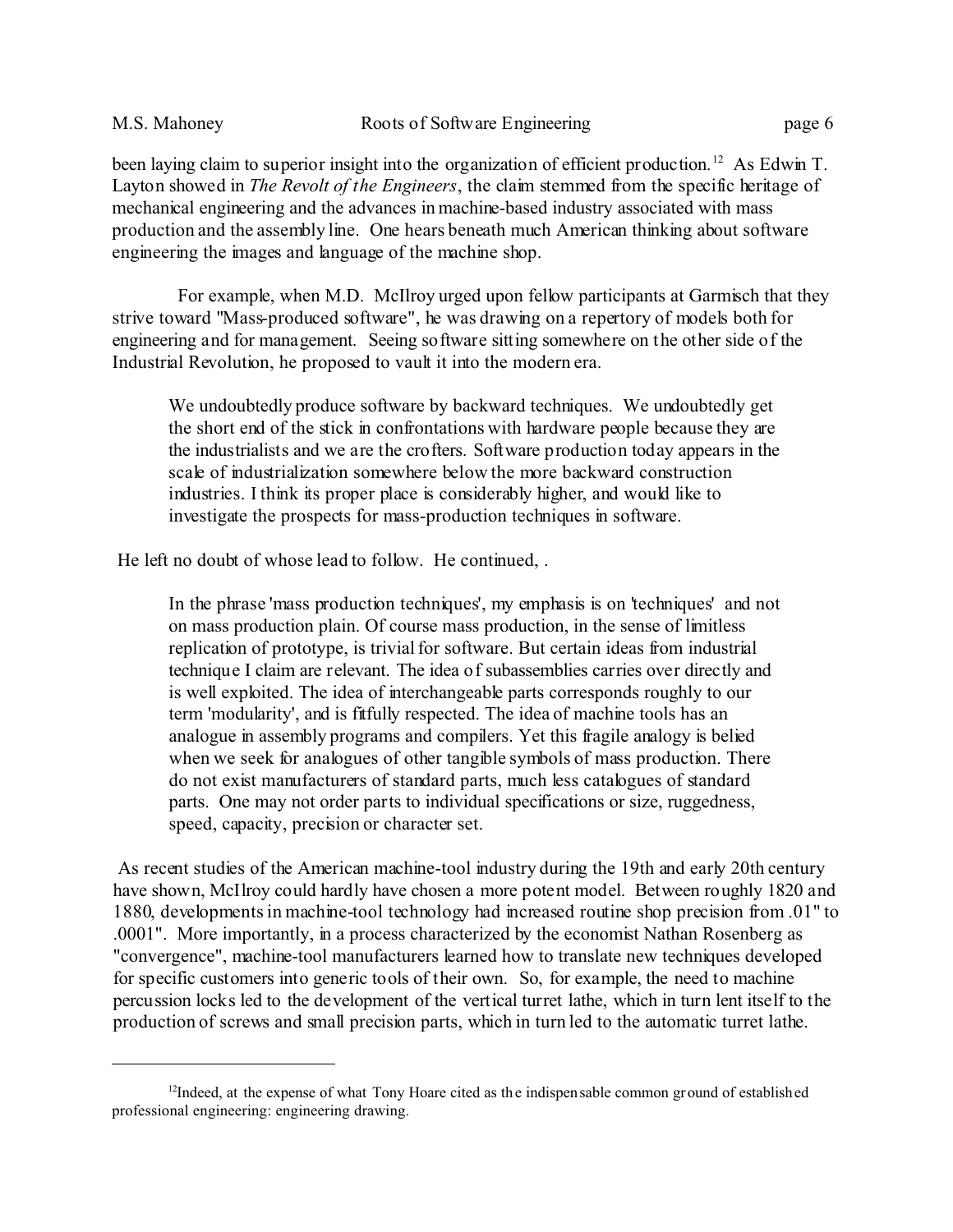Moreover, with each advance in precision and automatic operation, machine tools made ever tighter management possible by relocating the machinist's skill into the design of the machine. Increasingly toward the end of the 19th century, workers could be held to close, prefixed standards, because those standards were built into the tools of production. That trend culminated in Ford's machines of production, which automatically produced parts to the tolerances requisite to interchangeability.

 As McIlroy knew, mass production was as much a matter of management as of technique. It was not only the sophistication of the individual machines, but also the system by which they were linked and ordered, that transformed American industry. Two figures loomed large in that transformation: Frederick W. Taylor and Henry Ford. The first was associated with "scientific management", the forerunner of modern management science, the latter with the assembly line.

 Yet, viewed more closely in light of what was revealed at Garmisch, Taylor's basic principles themselves cast doubt on the applicability of his model to the production of software. The primary obligation of management according to Taylor was to determine the scientific basis of the task to be accomplished. That came down to four main duties:

*First.* They develop a science for each element of a man's work, which replaces the old rule-of-thumb method.

*Second.* They scientifically select and then train, teach, and develop the workman, whereas in the past he chose his own work and trained himself as best he could. *Third.* They heartily cooperate with the men so as to insure all of the work [is] being done in accordance with the principle of the science which has been developed.

*Fourth*. There is an almost equal division of the work and the responsibility between the management and the workmen. The management take over all work for which they are better fitted than the workmen, while in the past almost all of the work and the greater part of the responsibility were thrown upon the men.<sup>13</sup>

 To what extent computer science could replace rule of thumb in the production of software was precisely the point at issue at the NATO conferences. Even the optimists agreed that progress had been slow. Unable, then, to fulfil the first duty, programming managers were hardly in a position to carry out the third. Everyone bemoaned the lack of standards for the quality of software. As far as the fourth was concerned, few ventured to say who was best suited to do what in large-scale programming project.<sup>14</sup>

<sup>13</sup>Frederick Winslow Taylor, *The Principles of Scientific Management* (1911; repr. N.Y.: Norton, 1967), 36-37

<sup>&</sup>lt;sup>14</sup>In *The Mythical Man-Month: Essays in Software Engineering* (Reading, MA, 1975), Frederick P. Brooks, Jr., manager of IBM's OS/360 project, recounted his own failures in this regard: "It is a very humbling experience to make a multimillion-dollar mistake, but it is also very memorable. I vividly recall the night we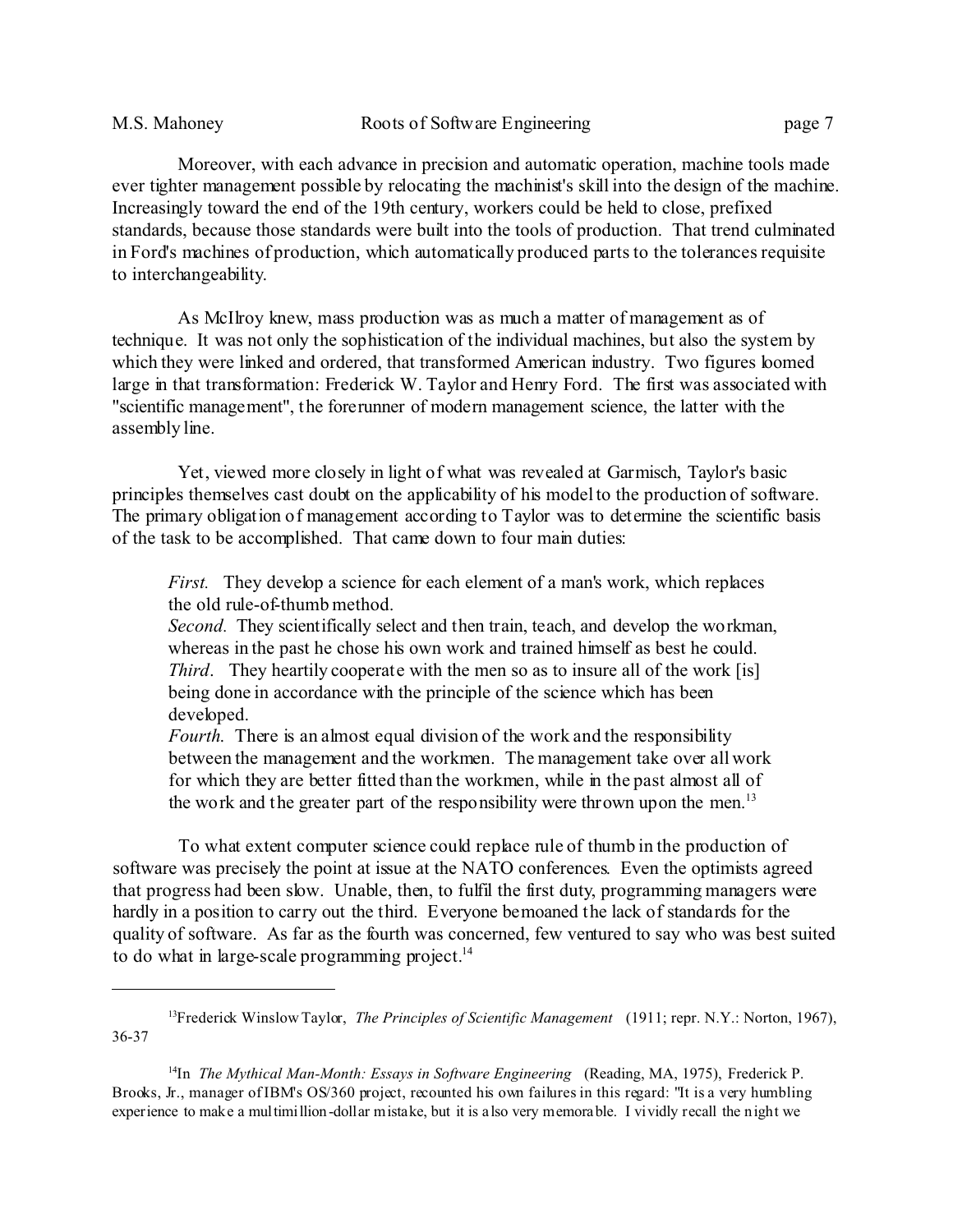By 1969 the failure of management to establish standards for the selection and training of programmers was legend. As Dick H. Brandon, the head of one of the more successful software houses, pointed out, the industry at large scarcely agreed on the most general specifications of the programmer's task, managers seeking to hire people without programming experience (as the pressing need for programmers required) had only one quite dubious aptitude test at their disposal, and no one knew for certain how to train those people once they were hired.<sup>15</sup>

 Taylor had insisted that productivity was a 50/50 proposition. Management had to play its part through selection, training, and supply of materials and tools. But in the 1960s the science of management (whatever that might be) could not supply what the science of computing (if such there be) had so far failed to establish, namely a *scientific* basis of software production.<sup>16</sup>

 What could not be organized by Taylor's methods *a fortiori* lay beyond the reach of the other major American model of productivity: Ford's assembly line. The essential feature of Ford's methods is the relocation of skill from the worker to the machines of production, which the workers merely attended. Ford's worker had no control over the quality or the quantity of the work he produced. The machines of production determined both. To Fordize software production would mean providing the computer analogue of automatic machinery. It would therefore mean that one would have to design software systems that generate software to meet set standards of reliability. When McIlroy spoke of "mass-produced software", he was speaking the language of Ford's model.

<sup>15</sup>Dick H. Brandon, "The Economics of Computer Programming", in George F. Weinwurm (ed.), *On the Management of Computer Programming* (Princeton: Auerbach, 1970), Chap.1. Brandon evidently viewed management through Taylorist eyes, but he was clear-sighted enough to see that computer programming failed to meet the prerequisites for scientific management. For an analysis of why testing was so unreliable, see R.N. Reinstedt, "Results of a Programmer Performance Prediction Study", *IEEE Trans. Engineering Management*  (12/67), 183-87, and Gerald M. Weinberg's *The Psychology of Computer Programming* (NY, 1971), Chap.9.

<sup>16</sup>Taylor had also laid particular emphasis on wage structures that encourage full production. The essence of his "differential piece ra te" offered the worker a choice to produce at the optimal rate or not; it was a choice about the pace at which to work, Taylor's or the worker's. Brandon poin ted out that the anarchic nature of programming meant that management had to depend on the workers to determine the pace of a project and that the insatiable market for programmers meant that management h ad little control at all over the wage structur e.

decided how to organize the actual writing of external specifications for OS/360. The manager of architecture, the manager of control program implementation, and I were threshing [!] out the plan, schedule, and division of responsibilities. The architecture manager had 10 good men. He asserted that they could write the specifications and do it right. It would take ten months, thr ee more than the schedule allowed.

<sup>&</sup>quot;The control program manager had 150 men. He asserted that they could prepare the specifications, with the architecture team coordinating; it would be well done and practical, and he could do it on schedule. Furthermore, if the architecture team did it, his 150 men would sit twiddling their thumbs for ten months.

<sup>&</sup>quot;To this the architecture manager responded that if I gave the control program team the responsibility, the result would *not* in fact be on time, but would also be three months late, and of much lower quantity. I did, and it was. He was right on both counts. Moreover, the lack of conceptual integrity made the system far more costly to build and change, and I would estimate that it added a year to debugging time." (47-48)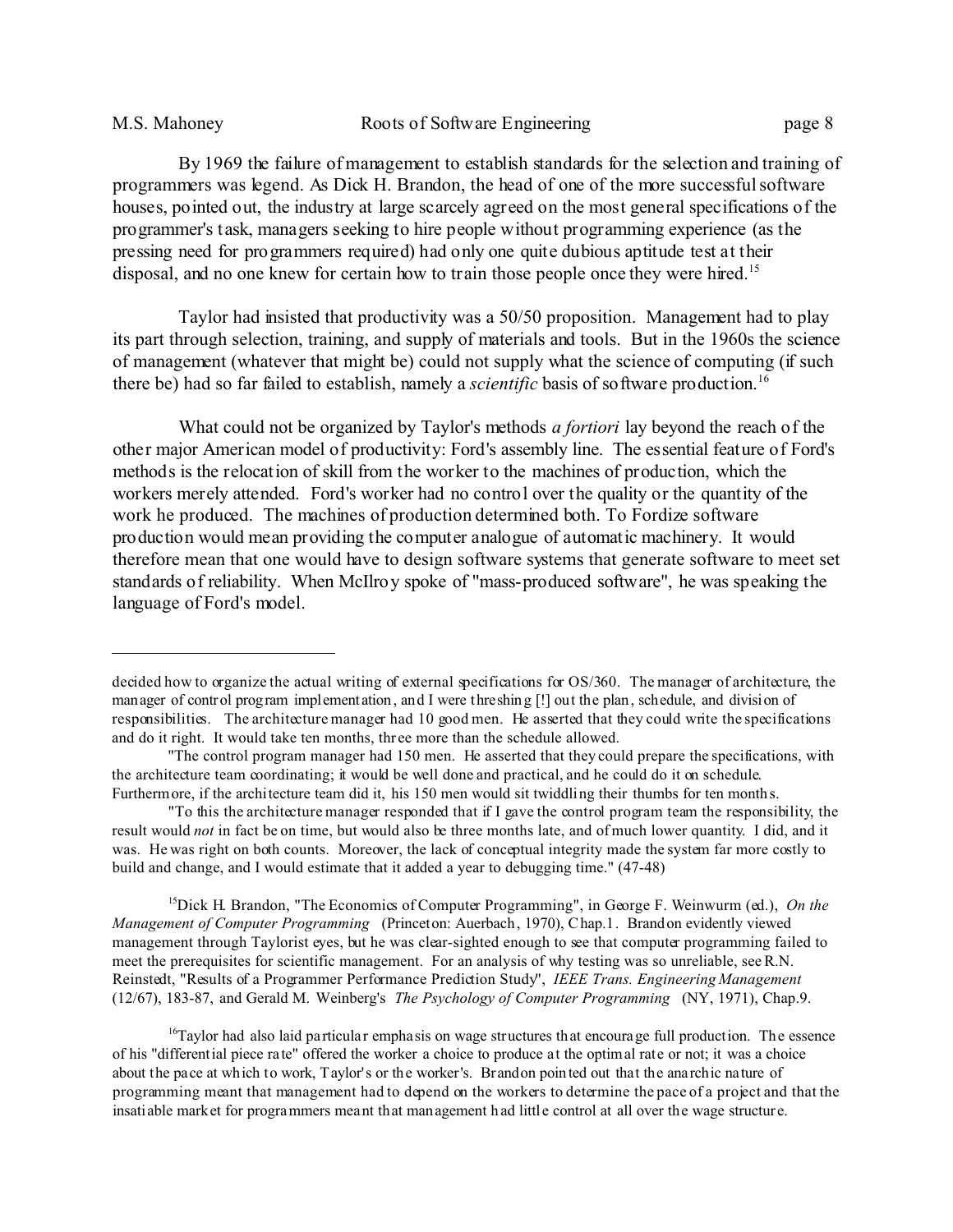As noted earlier, quality control was another feature of Ford's system. His machines guaranteed accuracy to within 0.0001" for complete interchangeability of parts. The analogue in computing that McIlroy was espousing thus brings the question of production back around to the question of the nature of computer science. Some of those at NATO thought of software design in terms of experimentation: write the program, put it on the computer, and start debugging (as Ford put it, "Let's turn it over and see why it won't start."). Programming then looks like experimental science or engineering in viewing the reliability of software in terms of tolerances. But Edsger W. Dijkstra vehemently advocated a quite different notion. "Program testing can be used to reveal the presence of errors," he argued, "but never to show their absence!"(or even, he might have added, convergence on their absence).<sup>17</sup> Programming should aspire to mathematics, that is, it should seek means of verifying the correctness of programs mathematically. Rather than accepting the inevitability of bugs and devising elaborate tests to find them, one should prove that programs will work properly. Dijkstra was calling the means of such proof "structured programming" and was seeking to build its structure into programming languages and their compilers. It was the mathematically oriented computer scientists who seem to have been responding to questions of productivity with an eye toward Ford's methods.

 A survey of the software engineering literature of the past decade reveals three salient features of the field. First, the problems that spawned software engineering remain largely unresolved. Ten years after the NATO Conference, R.W. Floyd in his Turing Award Lecture of 1978 quoted Robert Balzer to the effect that

It is well known that software is in a depressed state. It is unreliable, delivered late, unresponsive to change, inefficient, and expensive. Furthermore, since it is currently labor intensive, the situation will further deteriorate as demand increases and labor costs rise.<sup>18</sup>

To this Floyd could only add:

If this sounds like the famous 'software crisis' of a decade or so ago, the fact that we have been in the same state for ten or fifteen years suggests that 'software depression' is a more apt term.

One does not have to look hard or far for similar expressions in the current software literature.

 Indeed, it suffices to read any issue of ACM's Software Engineering Notes, with its list of new items describing the failures of software systems, including the lost of life, limb, property, money and time suffered by users of improperly functioning programs. The disclaimers of liability

<sup>17</sup>In "Structured Programming", his contribution to the Rome NATO conference, 1969; *NRB*, 223.

<sup>&</sup>lt;sup>18</sup>Robert Balzer, "Imprecise Program Specification", *Report ISI/RR-75-36*, Information Science Institute, Dec.1975; quoted by Robert W. Floyd, "The Paradigms of Programming", *CACM* 22,8(1978), 455-460; at 456.